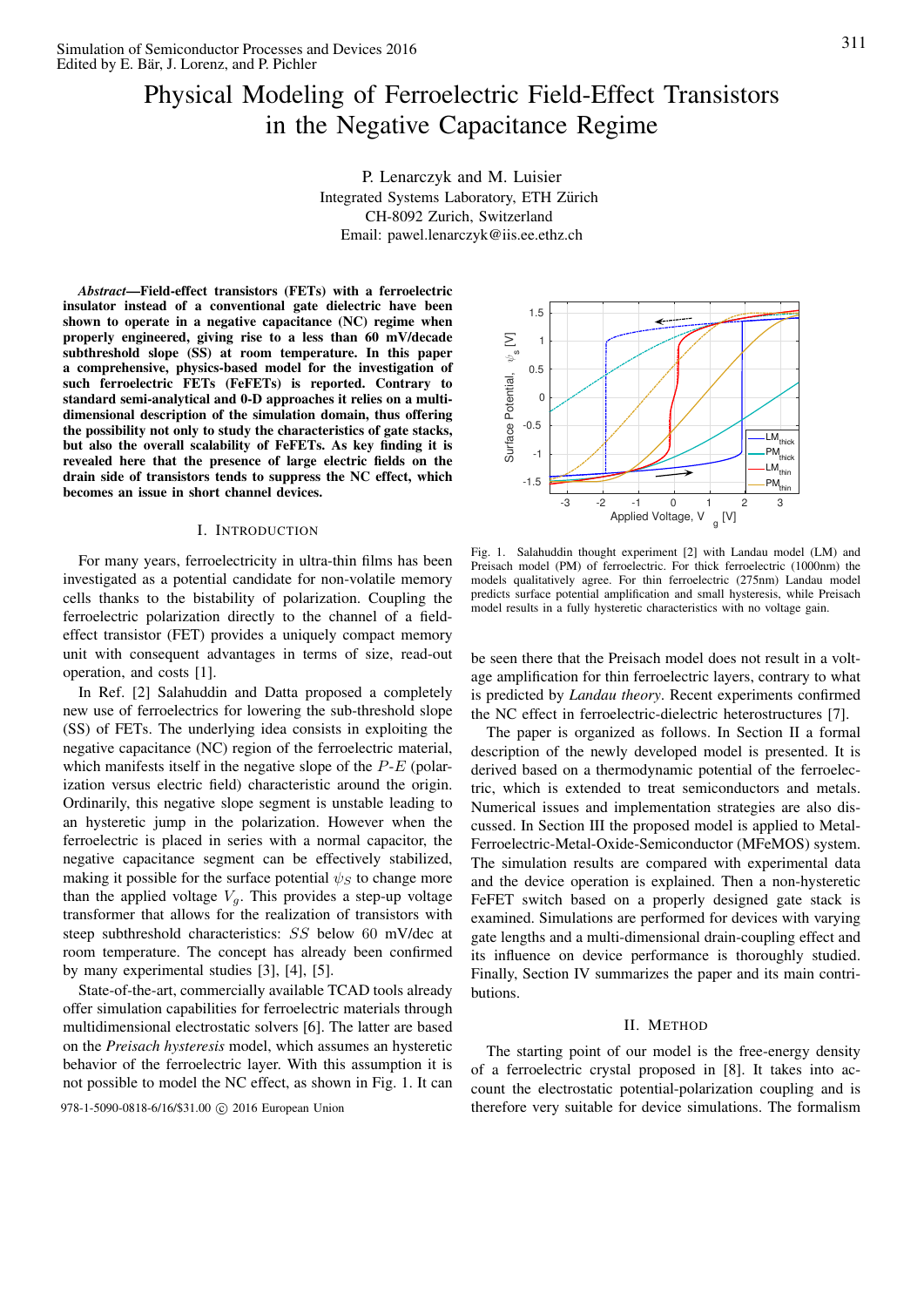is extended to treat non-uniform polariztions through the Landau-Ginzburg approach [9]. To include the influence of the semiconductor material into this thermodynamic description a variational principle of Poisson's equation is employed, where the electronic charge density is incorporated into the energy functional. The latter represents the total potential energy of the system and has the following form:

$$
\Pi = \int_{\Omega} \left( \frac{\alpha_i}{2} P_i^2 + \frac{\beta_i}{4} P_i^4 + \frac{\gamma_i}{6} P_i^6 - \frac{g_i}{2} |\nabla P_i|^2 + \nabla_i \psi P_i - \frac{\epsilon_0}{2} |\nabla \psi|^2 + \psi \rho \right) d\mathbf{x} . \tag{1}
$$

In the above equation the three first terms correspond to the Landau energy density due to the polarization P. The fourth term of *Landau-Ginzburg* theory accounts for an additional energy cost caused by the nonuniform polarization. The fifth term is the electrostatic potential-polarization coupling and the last two terms refer to the electrostatic field energy including the semiconductor charge contribution  $\rho$ , where  $\psi$  is the electrostatic potential.

Considering the *condition of stationarity* [10] for the functional in Eq. (1) i.e.  $\delta \Pi = 0$  a set of partial differential equations (PDEs) can be derived. After performing some differentiations and integrations by parts one obtains:

$$
\begin{cases}\n-\epsilon_0 \Delta \psi = -\nabla \cdot \mathbf{P} + \rho \\
\alpha P_i + \beta P_i^3 + \gamma P_i^5 + \Delta P_i = -\nabla_i \psi \ , \ i = x, y\n\end{cases} \tag{2}
$$

The system in Eq. (2) is solved in a device domain with boundary conditions:

$$
\psi = V_{\rm g} \qquad \text{on} \quad \Gamma_{\rm c} (-\epsilon_0 \nabla \psi + \boldsymbol{P}) \cdot \boldsymbol{n}_{\rm out} = 0 \quad \text{on} \quad \Gamma_{\rm ins}
$$
 (3)

where  $\Gamma_c$  represents the contour of the gate contact(s) and  $\Gamma_{ins}$ the rest of the domain boundaries. The vector  $n_{\text{out}}$  denotes the unit outward normal to the boundary.

Several of the properly working FeFETs reported so far include a floating metallic gate within their gate stack. This additional layer is modeled by setting its electric field to 0 , assuming that the metal is a perfect conductor. The zero electric field condition in metal is enforced by using a Lagrange multiplier  $\lambda$  [10]. This results in an added contribution to the functional in Eq. (1) (with ferroelectric parameters neglected) of the form  $\int_{\Omega_{\text{m}}} \nabla \psi \cdot \boldsymbol{\lambda}$ . By requiring the stationarity of the modified functional a set of equations for the electrostatic potential and Lagrange multiplier is obtained:

$$
\begin{cases}\n-\epsilon_0 \Delta \psi = \nabla \cdot \lambda \\
\nabla_i \psi = 0\n\end{cases}
$$
\n(4)

that is solved in the metal domains.

Due to the mixed formulation of the system in Eq. (2) and the possible discontinuities in the polarization field the space discretization of these equations presents several numerical challenges. Strong oscillations in the polarization variable inside the ferroelectric layer are observed when implementing a finite-difference discretization scheme on a staggered grid.

To avoid those spurious oscillations that cause the divergences of the solver it is necessary to implement a stabilized

312 Simulation of Semiconductor Processes and Devices 2016 Edited by E. Bär, J. Lorenz, and P. Pichler



Fig. 2. Polarization switching between bistable states in a ferroelectric capacitor. The evolution of polarization towards equilibrium is driven by the reduction in the total free-energy.

discretization scheme. In this work a discontinuous Galerkin (DG) finite element method is applied that is known for its stability properties when dealing with problems of a similar form as in Eq. (2) [11]. The application of the method requires rewriting Eq. (2) in a conservative form. This is done by introducing an auxiliary flux corresponding to the displacement vector  $\mathbf{D} = -\epsilon_0 \nabla \psi + \mathbf{P}$ . Gauss law of electrostatics is then enforced element-by-element in a conservative way with properly formulated numerical fluxes that ensure the stability of the method. For metal layers governed by Eq. (4) the same procedure applies, except that the ferroelectric parameters are set to 0 and the polarization variable  $P$  is replaced by the Lagrange multiplier  $\lambda$ .

Due to possible multiple solutions for a given bias point and the associated hysteresis phenomena it is critical to verify that the nonlinear system in Eq. (2) converges to the physically relevant solution. This is achieved by following the general framework proposed in [12] and by applying a kinetic equation of the form:

$$
-\delta\zeta^{\mathrm{T}}\frac{1}{\mu}\frac{\mathrm{d}\zeta}{\mathrm{d}t} = \delta\Pi \ , \ \zeta = \left[ \begin{array}{c} \psi \\ \boldsymbol{P} \end{array} \right] \ , \ \frac{\mathrm{d}\zeta}{\mathrm{d}t} = \frac{\mathrm{d}}{\mathrm{d}t} \left[ \begin{array}{c} 0 \\ \boldsymbol{P} \end{array} \right] \tag{5}
$$

where  $\mu$  is a kinetic coefficient.

Consecutive iterations on Eq. (5) ensure that the freeenergy of the system necessarily decreases along the solution paths, as required by the second law of thermodynamics. This *decrease property* is verified by differentiating the minimized functional Π, giving:

$$
\frac{\mathrm{d}\Pi}{\mathrm{d}t} = \left(\frac{\delta\Pi}{\delta\zeta}\right)^{\mathrm{T}} \frac{\mathrm{d}\zeta}{\mathrm{d}t} = -\mu \left(\frac{\delta\Pi}{\delta\zeta}\right)^2 \le 0 \tag{6}
$$

where the second expression on the right-hand side is obtained by recalling the postulated kinetic equation (5). The equality in Eq. (6) holds for the equilibrium case. The convergence is thus achieved based on physical grounds, as depicted in Fig. (2).

The DG space discretization is combined with a Runge Kutta (RK) scheme to handle the time dependence as in the RKDG method [13]. Note that the rate-dependent terms in Eq. (5) are retained only for the polarization variable, which is treated as the primary order parameter. The Poisson equation constitutes an algebraic constraint in the the space-discretized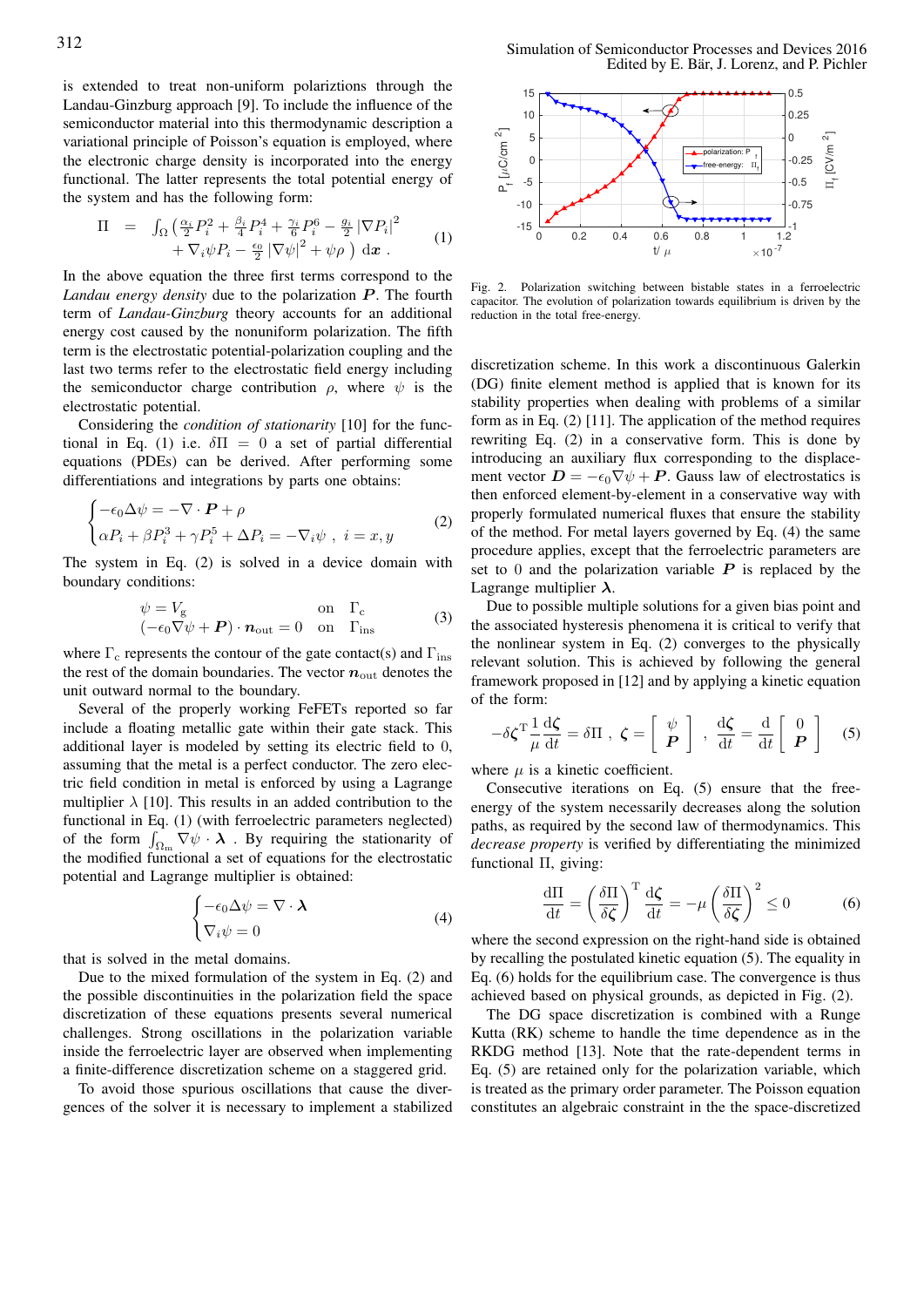Simulation of Semiconductor Processes and Devices 2016 Edited by E. Bär, J. Lorenz, and P. Pichler

system of differential algebraic equations. It is solved with an Implicit-Explicit RK method, where Poisson's equation is treated implicitly and the polarization updates explicitly.

The input of the solver is a set of Landau coefficients  $\alpha$ ,  $\beta$ ,  $\gamma$  as extracted from capacitor measurements. The polarization gradient coefficient g is of the order  $10^{-9} \frac{\text{Jm}^3}{\text{C}^2}$  $\frac{\text{Jm}^{\circ}}{\text{C}^2}$ . The coupling to the electronic transport comes from the charge density  $\rho$ . In this work a drift-diffusion model of electron transport is implemented into a stand-alone simulation tool.

## III. RESULTS

The ability of the model to reproduce experimental data is demonstrated in Fig. 3 with the device of Ref. [14]. The investigated p-type silicon FET is based on a Metal-Ferroelectric-Metal-Oxide (MFeMO) gate stack, where a thin metal layer (50 nm of AlSi) is introduced between the gate insulator  $(10 \text{ nm of } \text{SiO}_2)$  and ferroelectric  $(40 \text{ nm of } \text{P(VDF-TrFE}))$ . The smallest calculated SS for a forward voltage sweep is 34mV/dec, very close to the experimental value of 41mV/dec. A steep switching happens in the strong inversion region in both experiment and simulation. This switching is however hysteretic. The threshold voltage of the backward sweep is shifted towards negative values and the calculated hysteretic window is 0 . 9V, agreeing very well with the experimental one of 0 . 8V. The nearest velocity is the control of the method of the electric field. This is the electric field. This feature is the spectra of the electric field. This feature is the electric field. This feature is the electric fiel



Fig. 3. Transfer characteristics of the FeFET device of [14] ('Fe-FET1'): simulation results (lines, current density) and experimental data (markers, current) [14]. The inset shows the extracted SS values for forward voltage sweep in the subthreshold region. The device exhibits SS<60mV/dec at room temperature. The steep subthreshold slope is due to the negative ferroelectric capacitance in the  $P(VDF-TrFE)/AISi/SiO<sub>2</sub>$  gate stack.

A unique feature of the MFeMO gate stack is the ability to probe the internal metal voltage, which allows to explore the negative capacitance effect [14]. Figure 4 plots the simulated internal metal potential  $\psi_{int}$  as a function of the applied gate voltage  $V_g$ . As can be concluded by comparing Fig. 3 and Fig. 4 the region of the internal voltage amplification  ${\rm d}\psi_{int}/{\rm d}V_{q}$  > 1 overlaps with the steep switching SS <  $60 \text{mV}/\text{dec}$  in the drain current of the transistor. The inset in Fig. 4 shows a unique *S-shape* of the polarization with a



Fig. 4. Internal metal potential  $\psi_{int}$  vs. gate voltage  $V_g$  in the FeFET device of Fig. 3. The internal voltage amplification  $d\psi_{int}/dV_g > 1$  overlaps with the sub-60mV/dec switching in the drain current in Fig. 3. The inset shows the polarization vs. electric field  $E_f = -(V_g - \psi_{int})/h_f$  in ferroelectric for a forward voltage sweep. An *S-shape* behavior associated with the negative capacitance is found.

is specific to the negative capacitance effect. The negative slope in the polarization appears for electric fields in the range [-8.4, 8.5]MV/cm corresponding to applied gate voltages [-1.4, -0.47]V. They lie in the range where the internal voltage amplification and steep switching take place. This agrees well with the experimental findings in [14].

An optimized FeFET device structure with a ferroelectric insulator thickness exhibiting a non-hysteretic switching is depicted in Fig. 5. The transfer characteristics of the device with a channel length  $L_c=1 \mu m$  are reported in Fig. 6. It can be seen that the surface potential  $\psi_s$  is up-converted only in a limited range of the applied gate voltage  $V_g$ . The surface potential gain  $\frac{d\psi_s}{dV_g} > 1$  automatically translates into a drain current with  $SS < 60 \text{mV}/\text{dec}$ . This is in agreement with the results of a 0-D semi-analytical modeling presented in [15].



Fig. 5. Cross-sectional view of the studied FeFET. The transistor consists of an intrinsic silicon channel with a body thickness  $t_s = 20$ nm and a channel length  $L_c$  varying between 50nm and 1 $\mu$ m. The source and drain extensions measure  $L_s = L_d = 0.5 \mu m$ , they are doped with a donor concentration  $N_D$ =10<sup>20</sup>cm<sup>-3</sup>. The active gate oxide is an SBT ferroelectric characterized by the Landau coefficients:  $\alpha = -2.6 \cdot 10^8 \text{m/F}$ ,  $\beta = 5.2 \cdot 10^{10} \text{m}^5/\text{F/C}^2$  and  $\gamma$ =0, at room temperature. The ferroelectric insulator thickness is set to  $t_f$ =15nm.

Interestingly, the step-up conversion capability of the ferroelectric layer is not only a function of the gate voltage, but also of the position along the channel. This is more clearly visible in Fig. 7, which shows the multidimensional